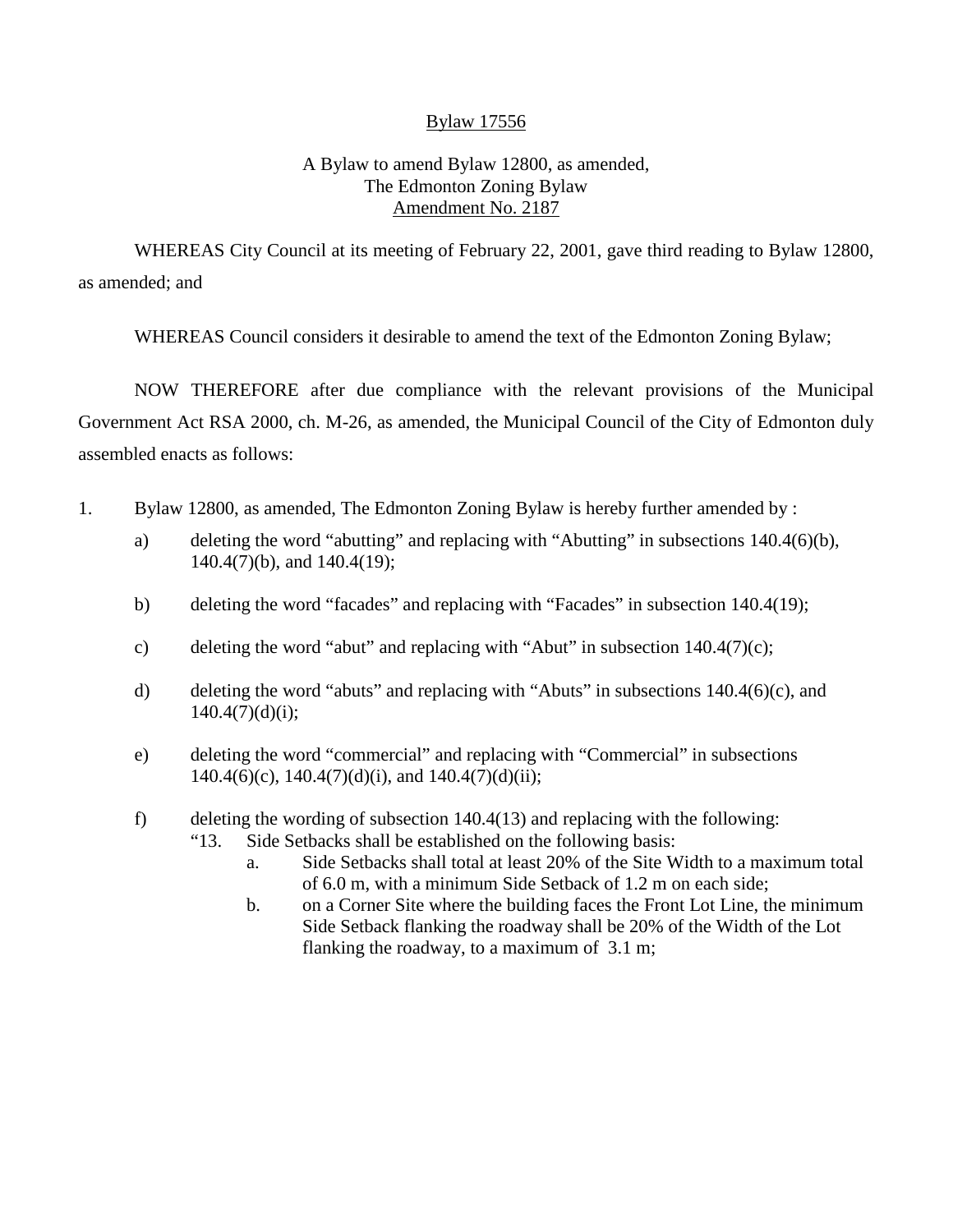- c. on a Corner Site where the building faces the flanking Side Lot Line, the minimum Side Setback Abutting the flanking Side Lot Line shall be 2.0 m. However, if a building facing the flanking Side Lot Line has an attached Garage that faces the flanking Side Lot Line, the Side Setback from the flanking Side Lot Line to the Garage shall be a minimum of 4.5 m; and
- d. on a Corner Site where the building faces the flanking Side Lot Line, Row Housing, Stacked Row Housing and Apartment Housing shall provide a minimum interior Side Setback of 3.0 m.";
- g) adding subsection 140.4(16) as follows and renumber accordingly:
	- "16. Notwithstanding subsection 47.4 and subsection 47.5 of this Bylaw, on a Corner Site where Row Housing faces the flanking Side Lot Line, Private Outdoor Amenity Area shall be provided as follows:
		- a. a minimum of  $15 \text{ m}^2$  per Dwelling at Grade;
		- b. Private Outdoor Amenity Area may be provided in the Front Yard, provided that the Front Yard does not Abut an arterial road, and is Setback a minimum of 1.0 m from the Front Lot Line. In the case where Private Outdoor Amenity Area is provided in the Front Yard, the Private Outdoor Amenity Area shall be defined either through a decorative fence, or through landscaped elements such as planters, hedges and hard and soft surface treatments; and
		- c. the width and length of any Private Outdoor Amenity Area shall not be less than 3.0 m.";
- h) adding subsection 140.4(17) as follows and renumber accordingly:
	- "17. Rooftop Terraces shall be developed in accordance with the following Stepback regulations:
		- a. On an Interior Site, the minimum Stepback shall be:
			- i. 1.0 m from any building Façade facing a Front Lot Line;
			- ii. 2.0 m from any building Façade facing a Rear Lot Line;
			- iii. 1.0 m from any building Façade facing a Side Lot Line, where the Site Width is less than 10.0 m; and
			- iv. 2.0 m from any building Façade facing a Side Lot Line, where the Site Width is 10.0 m or greater.
		- b. On a Corner Site, a minimum Stepback shall be:
			- i. 1.0 m from any building Façade facing a public roadway, excluding a Lane;
			- ii. 2.0 m from any building Façade facing a Rear Lot Line;
			- iii. 1.0 m from any building Façade facing a Side Lot Line not facing a public roadway, where the Site Width is less than 10.0 m; and
			- iv. 3.0 m from any building Façade facing a Side Lot Line not facing a public roadway, where the Site Width is 10.0 m or greater.";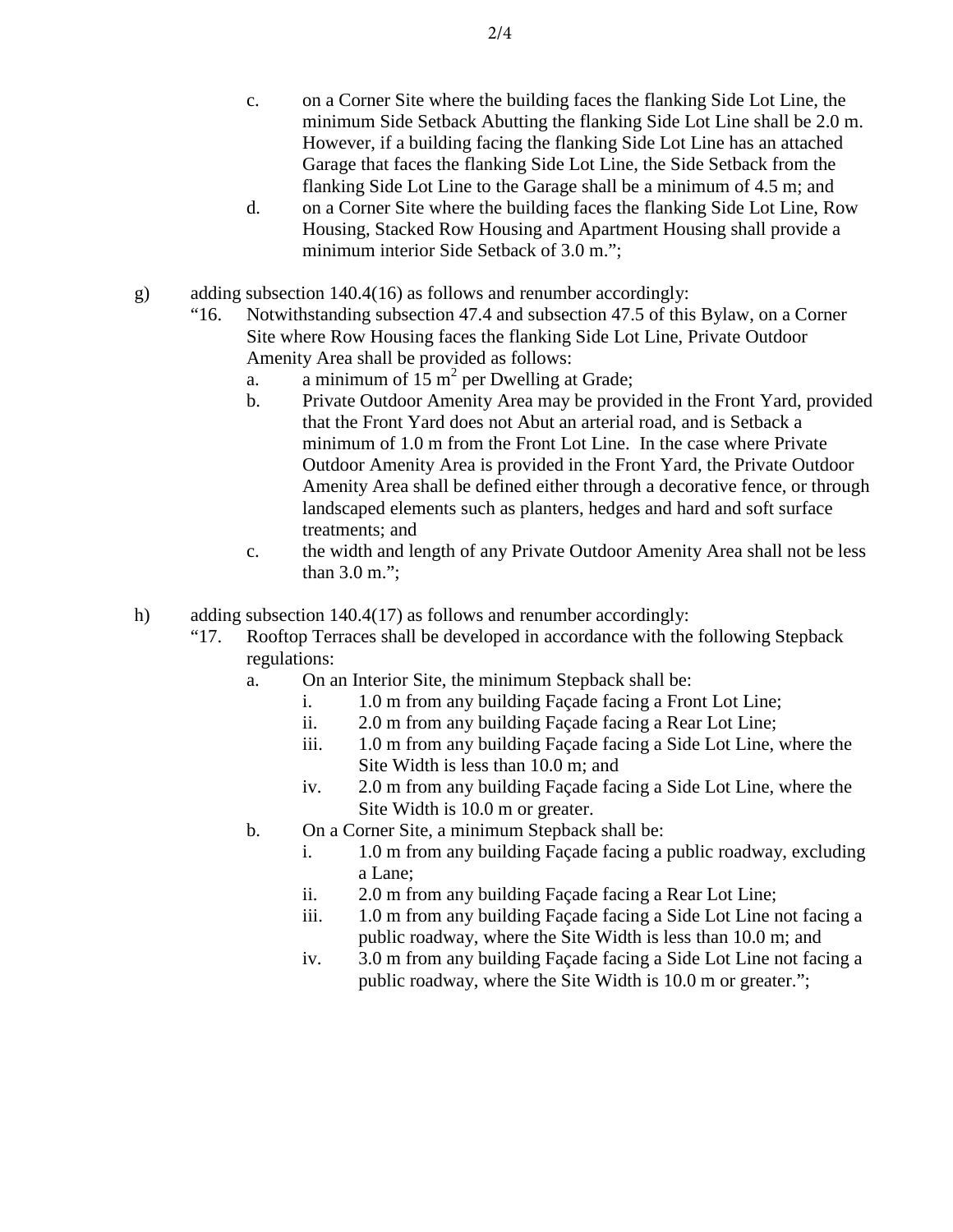- i) adding subsection 140.4(18) as follows and renumber accordingly:
	- "18. Notwithstanding Section 44 of this Bylaw, on a Corner Site where Row Housing, Stacked Row Housing, or Apartment Housing face the flanking Side Lot Line, single Storey Platform Structures, verandas and porches may project into the flanking Side Setback a maximum of 1.5 m, provided a Tree Lined Boulevard is present along the roadway adjacent to the flanking Side Lot Line. Where eaves are designed as an integral part of a veranda or porch, eaves may project an additional 0.3 m into a required flanking Side Setback.";
- j) deleting the newly renumbered subsection 140.4(19) and replacing with the following:
	- "19. In addition to the Landscaping regulations of Section 55 of this Bylaw, where new development consists of replacement or infill within areas of existing housing, Landscaping shall be implemented as a component of such new development in order to:
		- a. replace vegetation removed during construction;
		- b. reinforce an established Landscaping context in the area.;
		- c. soften edges and transitions between the street and the structure; and
		- d. for Row Housing, Stacked Row Housing and Apartment Housing screen the portion of the building facing an interior Side Lot Line.";
- k) deleting the newly renumbered subsection 140.4(21) and replacing with the following:
	- "21. Each Dwelling within Semi-detached Housing and Row Housing shall be individually defined on all Façades through a combination of architectural features that may include variations in the rooflines, non-repetitive window spacing, projection or recession of the Façade, porches or entrance features, building materials, colour, or other treatments.";
- l) adding subsection 140.4(23) as follows and renumber accordingly:
	- "23. On Corner Sites, where Row Housing, Stacked Row Housing, and Apartment Housing face the flanking Side Lot Line, the Façade of the principal building facing the interior Side Lot Line shall include design techniques including, but not limited to, the use of varied roof lines, variations in building Setbacks and articulation of building Façades, in order to minimize the perception of massing, eliminate large uninterrupted expanses of wall and provide visual interest when the structure is viewed from an adjacent Lot.";
- m) adding the following to the end of the newly renumbered subsection 140.4(24): "However, Row Housing and Stacked Row Housing shall orient a minimum of one entrance door or entrance feature towards each adjacent public roadway, other than a Lane. Sliding patio doors shall not serve as the entrance door or entrance feature.";